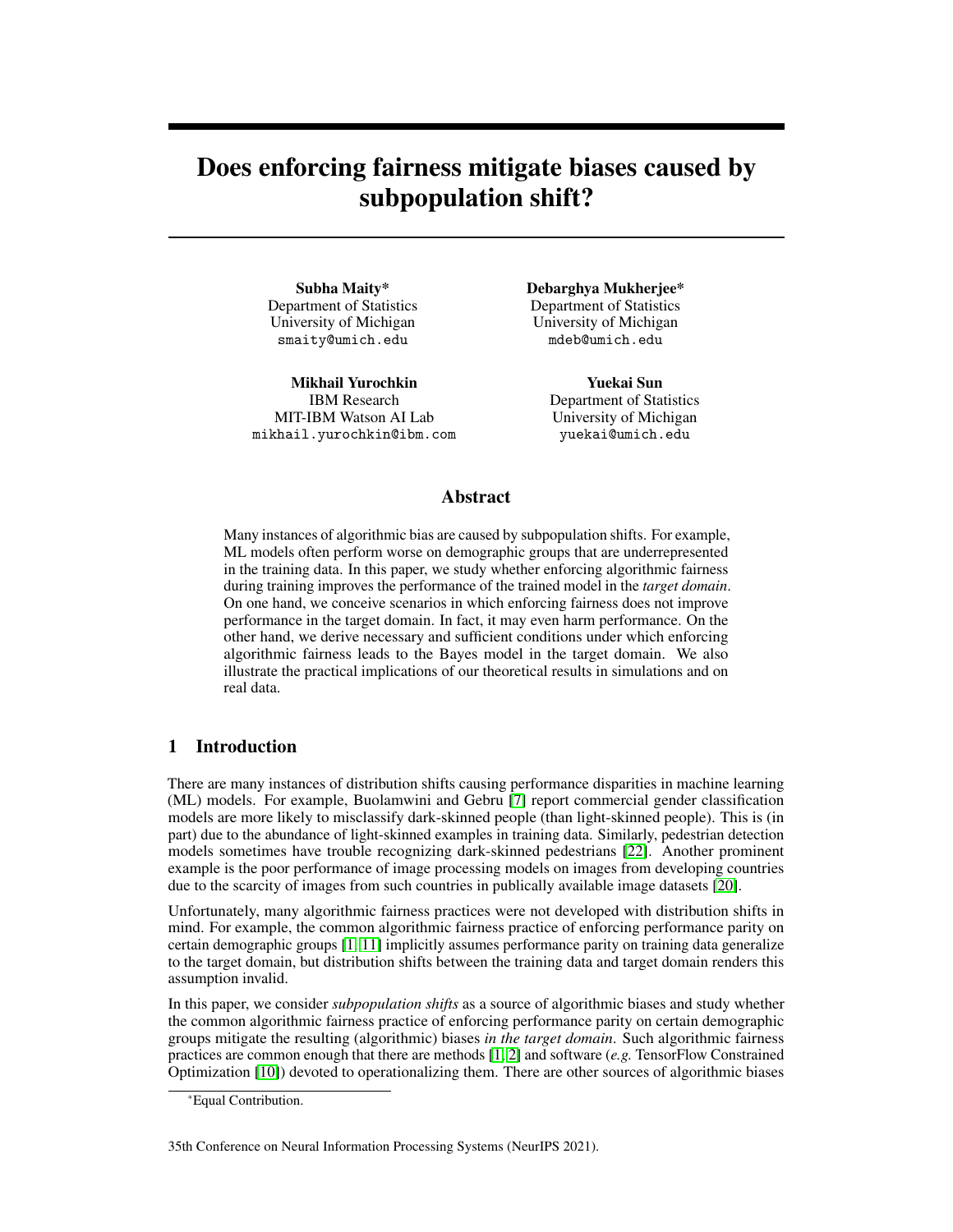(*e.g.* posterior drift [\[17\]](#page-10-3)), but we focus on algorithmic biases caused by subpopulation shifts in this paper. Our main contributions are:

- 1. We propose risk profiles as a way of summarizing the performance of ML models on subpopulations. As we shall see, this summary is particularly suitable for studying the performance of risk minimization methods.
- 2. We show that enforcing performance parity during training may not mitigate performance disparities in the target domain. In fact, it may even harm overall performance.
- 3. We decompose subpopulation shifts into two parts, a recoverable part orthogonal to the fair constraint and a non-recoverable part, and derive necessary and sufficient conditions on subpopulation shifts under which enforcing performance parity improves performance in the target domain (see Section [4.4\)](#page-5-0).

One of the main takeaways of our study is a purely statistical way of evaluating the notion of algorithmic fairness for subpopulation shift: an effective algorithmic fairness practice should improve overall model performance in the target domain. Our theoretical results characterize when this occurs for risk-based notions of algorithmic fairness.

# <span id="page-1-1"></span>2 Problem setup

We consider a standard classification setup. Let  $X$   $\mathbb{R}^d$  be the feature space, Y be the set of possible labels, and  $\overline{A}$  be the set of possible values of the sensitive attribute. In this setup, training and test examples are tuples of the form  $(X, A, Y) \ge X \le A \le Y$ . If the ML task is predicting whether a borrower will default on a loan, then each training/test example corresponds to a loan. The features in  $X$  may include the borrower's credit history, income level, and outstanding debts; the label  $Y \nightharpoonup \mathcal{D}$ ; 1g encodes whether the borrower defaulted on the loan; the sensitive attribute may be the borrower's gender or race.

Let P and P be probability distributions on  $X$  - A - Y. We consider P as the distribution of the training data and  $\hat{P}$  as the distribution of data in a hypothetical target domain. For example,  $P$  may be the distribution of data in the real world, and  $\hat{P}$  is a biased sample in which certain demographic groups are underrepresented. The difference  $P$   $\hat{P}$  is the distribution shift. In practice, distribution  $\hat{P}$  is the distribution shift. In practice, distribution shifts often arise due to sampling biases during the (training) data collection process, so we call P and  $\beta$  unbiased and biased respectively and refer to P  $\beta$  as the bias (in the training data). Henceforth  $E$  (resp.  $E$ ) will denote expectation under P (resp. P). The set of all hypotheses under consideration is denoted by H and ` : Y - Y 7! R<sup>+</sup> denotes the loss function under consideration. In Section [3](#page-1-0) and [4](#page-3-0) we assume the set of sensitive attribute  $\vec{A}$  is discrete. The case with continuous  $\vec{A}$ is relegated to the supplementary document (Appendix [2\)](#page-1-1).

# <span id="page-1-0"></span>3 Benefits and drawbacks of enforcing risk parity

To keep things simple, we start by considering the effects of enforcing risk parity (RP). This notion is closely related to the notion of *demographic parity (DP)*. Recall DP requires the *output* of the ML model  $h(X)$  to be independent of the sensitive attribute A:  $h(X) \supseteq A$ . RP imposes a similar condition on the *risk* of the ML model.

Definition 3.1 (risk parity). *A model* h *satisfies risk parity with respect to the distribution* P *on* X - Y - A *if*

$$
E_P \left( h(X) / Y \right) / A = a = E_P \left( h(X) / Y \right) / A = a^{\theta} \text{ for all } a / a^{\theta} \geq A \text{ and all } h \geq H.
$$

RP is widely used in practice to measure algorithmic bias in ML models. For example, the US National Institute of Standards and Technology (NIST) tested facial recognition systems and found that the systems misidentify blacks at rates 5 to 10 times higher than whites [\[21\]](#page-10-4). By comparing the error rates of the system on blacks and whites, NIST is implicitly adopting RP as its definition of algorithmic fairness.

It is not hard to see that RP is equivalent to linear constraints on the risk profile  $(R_{\rho}(h))$  of an ML model with respect to  $\hat{P}$ :

<span id="page-1-2"></span>
$$
R_P(h)
$$
,  $E_P$   $(h(X)/Y) j A = a_{a2A}$ : (3.1)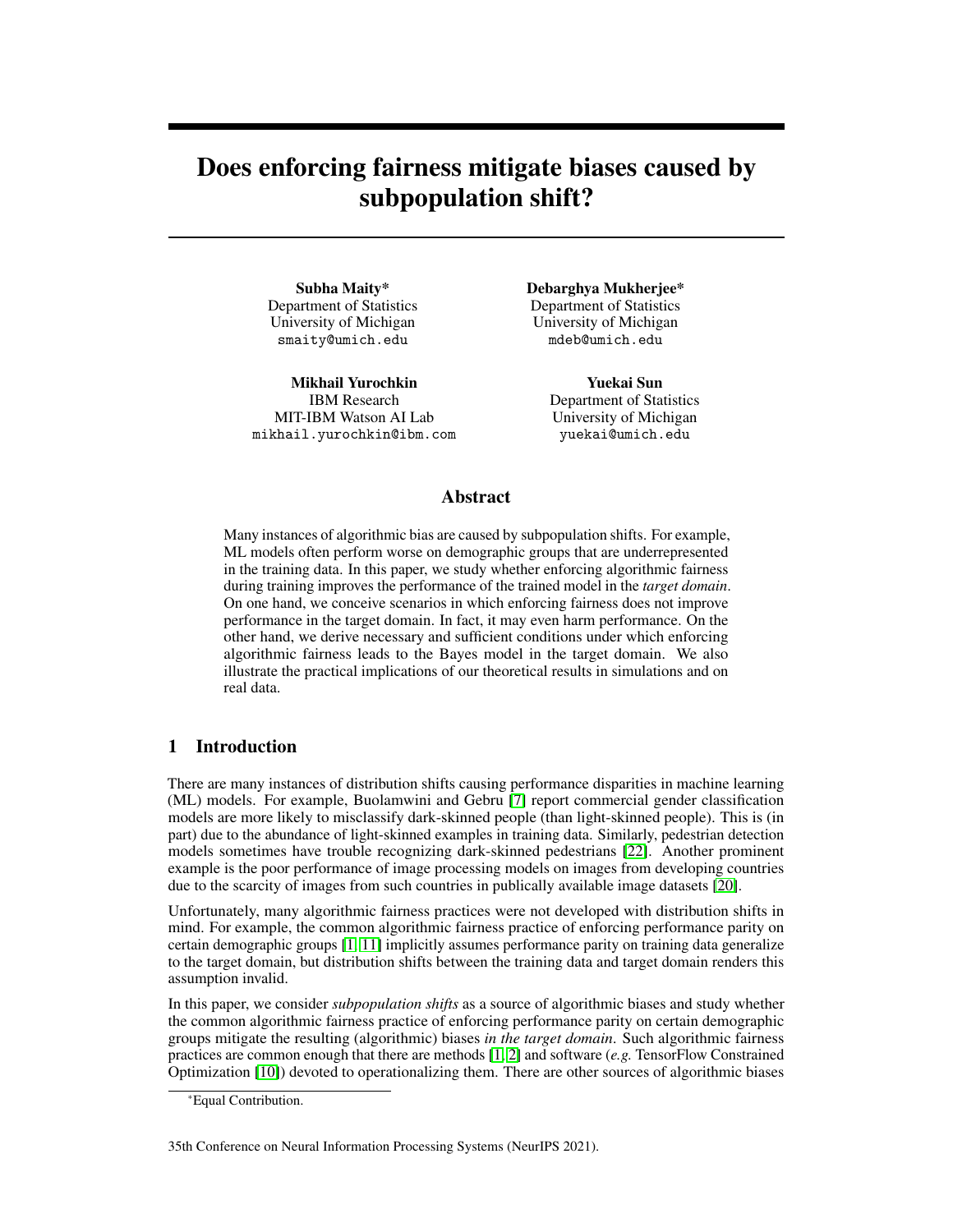

<span id="page-2-1"></span>Figure 1: Fair risk minimization problem when there are two groups. Recall  $R$  is a set of risk profiles and  $\overline{F}$  is the set of risk profiles that satisfy risk parity. The horizontal and vertical coordinates of the risk profiles represent the risk of the model on the majority and minority subpopulations. In the left plot, we see the empirical risk minimization (ERM) optimal point  $\hat{R}$  and the fair risk minimization (FRM) optimal point  $\hat{R}_F$ . In the center plot, we see that FRM can both improve and harm performance in the target domain (as long as the assumptions of [3.2](#page-3-1) are satisfied). The green dotted line separates the  $P_A$ 's that lead to worse and improved performance in the target domain: if  $P_A$  falls below the green line, then FRM harms performance in the target domain. In the right plots, we reproduce this effect in a simulation. As the fraction of samples from the minority group decreases in the target domain, there is a point beyond which enforcing fairness harms accuracy (in the target domain). We refer to Appendix C for the simulation details.

For notational simplicity define  $R$  as the set of all risk profiles with respect to the training distribution P, i.e. R  $\overline{PR(h)}$  j h 2 Hg. The risk profile of a model summarizes its performance on subpopulations. In terms of risk profiles, RP with respect to distribution P requires  $R_P(h) = c1$ for some constant  $c \, 2 \, R$ . This is a linear constraint. The set of all risk profiles that satisfy the RP constraint with respect to the training distribution  $P$  constitutes the following subspace:

$$
F_{\mathsf{RP}} \quad F_{\mathsf{RP}}(P) \quad fR_{\rho}(h) \; 2 \; \mathsf{R}^{jA j} \quad R_{\rho}(h) = c1; 1 \; 2 \; \mathsf{R}^{jA j}; c \; 2 \; \mathsf{R} g.
$$

<span id="page-2-0"></span>Therefore, we enforce RP by solving (the empirical version of) a constraint risk minimization problem

$$
\begin{array}{ll}\n\text{( min}_{h2H} & \text{E}^{\circ}(h(X); Y) & \text{( min}_{R2R} & h\bar{P}_{A}; R_{P}(h)i \\
\text{subject to} & R_{P}(h) \ 2 \ F_{RP} & \text{subject to} & R_{P}(h) \ 2 \ F_{RP}\n\end{array}
$$
\n(3.2)

where  $\hat{P}_A \supseteq [0, 1]^{A}$  is the marginal distribution of A and consequently  $h\hat{P}_A$ ;  $R_i = \hat{E}$   $(h(X), Y)$ . Note that, in [\(3.2\)](#page-2-0), the inner product h; i is euclidean inner product on  $\mathbb{R}^{jA_j}$ . We define the minimizer of [\(3.2\)](#page-2-0) as  $\hat{\mathcal{P}}_F$  and its corresponding risk profile as  $\hat{\mathcal{R}}_F = R_{\hat{\rho}}(\hat{\mathcal{P}}_F)$ . See Figure [1](#page-2-1) for a graphical depiction of [\(3.2\)](#page-2-0) when there are two groups ( $A = f0$ ; 1g). Here we see the main benefit of summarizing model performance with risk profiles: risk minimization problems are equivalent to linear optimization problems in terms of risk profiles (objective and constrain functions are linear in terms of risk profile). This allows us to simplify our study of the effects of enforcing risk parity by reasoning about the risk profiles of the resulting models. Hereafter, we refer to this approach as *fair risk minimization (FRM)*. It is not new; similar constrained optimization problems have appeared in the algorithmic fairness literature (*e.g.* see [\[1,](#page-9-1) [12,](#page-10-5) [10\]](#page-9-3)). Our goal is evaluating whether this approach mitigates algorithmic biases and improves model performance *in the target domain*. There are efficient algorithms for solving [\(4.3\)](#page-4-0). One popular algorithm is a reductions approach by Agarwal et al. [\[1\]](#page-9-1), which solves a sequence of weighted classification problems with appropriately chosen weights to satisfy the desired algorithmic fairness constraints. This algorithm outputs randomized classifiers, which justifies the subsequent convexity assumption on the set of risk profiles.

In order to relate model performance in the training and target domains, some restrictions on the distribution shift/bias is necessary, as it is impossible to transfer performance parity during training to the target domain if they are highly disparate. At a high-level, we assume the distribution shift is a *subpopulation shift* [\[16\]](#page-10-6). Formally, we assume that the risk profiles of the models with respect to P and the profiles with respect to  $\beta$  are identical:

<span id="page-2-2"></span>E 
$$
(h(X); Y) j A = a = \hat{E} (h(X); Y) j A = a \text{ for all } a \ge A; h \ge H.
$$
 (3.3)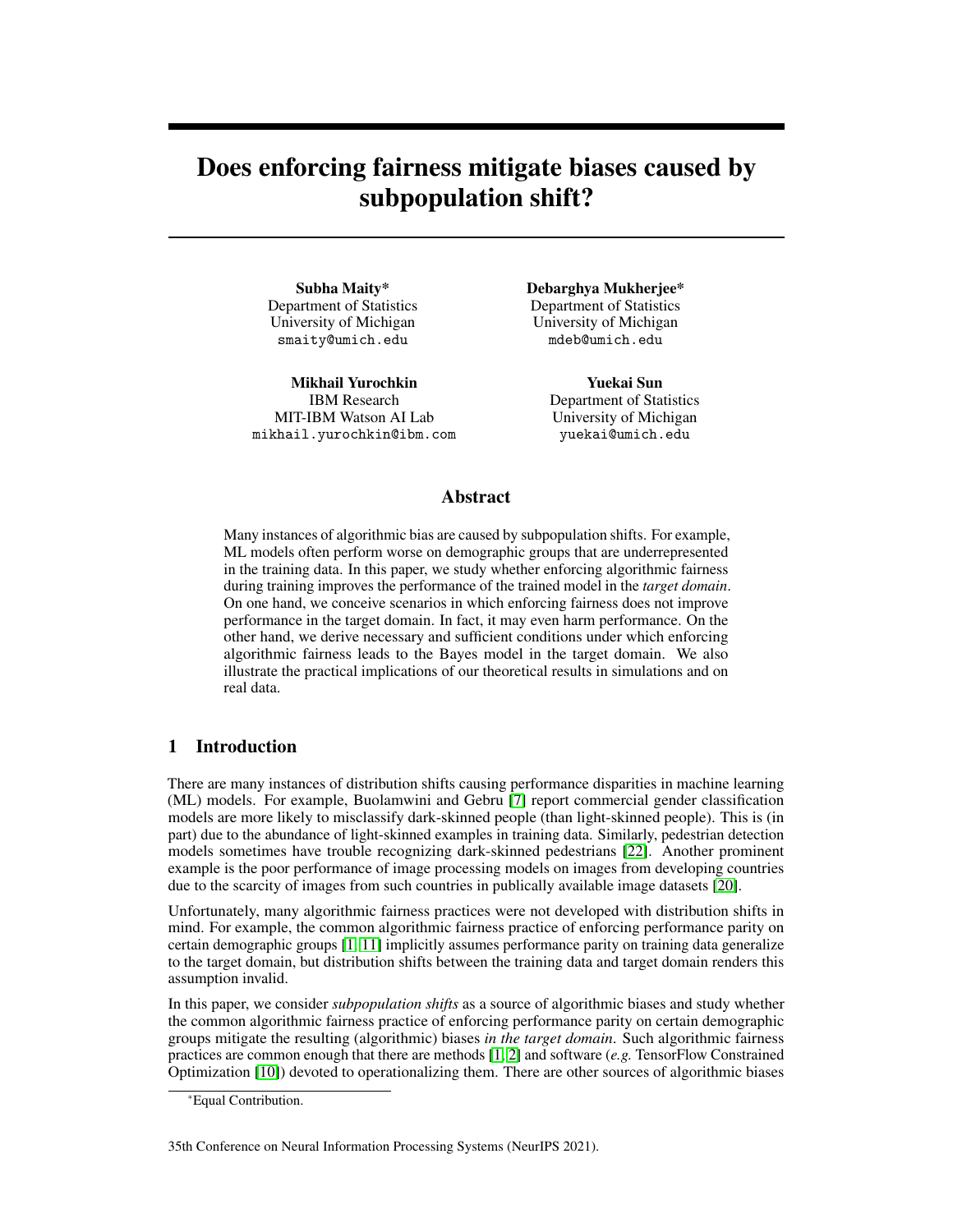i.e.  $R_{\rho}(h) = R_{\rho}(h)$  for all  $h \, 2 \, H$ . We note that this assumption is (slightly) less restrictive than the usual subpopulation shift assumption because it only requires the expected value of the loss (instead of the full conditional distribution of  $(X, Y)$  given A to be identical in the training and target domains. Furthermore, this assumption is implicit in enforcing risk-based notions of algorithmic fairness. If the risk profiles are not identical in the training and target domains, then enforcing risk-based notions of algorithmic fairness during training is pointless because performance parity during training may not generalize to the target domain. We are now ready to state our characterization of the benefits and drawbacks of enforcing RP. To keep things simple, we assume there are only two groups: a majority group and a minority group. As we shall see, depending on the marginal distribution of the subpopulations in the target domain  $P_A$ , enforcing RP can harm or improve overall performance in the target domain.

<span id="page-3-1"></span>**Theorem 3.2.** Without loss of generality, let first entry of  $\mathcal{P}_A$  be the fraction of samples from the *majority group in the training data i.e.*  $P(A = 1)$ *. Assume* 

- *1. there are only two groups and the set of risk profiles*  $R$   $\mathbb{R}^2$ ;
- *2. subpopulation shift: the risk profiles with respect to*  $\hat{P}$  *and*  $P$  *are identical;*
- *3.*  $(\hat{R}_1, \hat{R}_0) = \hat{R}$ , arg min $_{R2R}$  $h\hat{P}_A$ ; Ri is the risk profile of the risk minimizer;
- *4.*  $((R_F)_1/(R_F)_0) = R_F$ , arg min $_{R2R\backslash F_{RP}}$  h $R_A$ ; Ri is the risk profile of the fair risk minimizer.

*Then we have:*

$$
hP_{A}; \mathcal{R}i \qquad hP_{A}; \mathcal{R}_{F}i \qquad \text{if } P \ (\mathcal{A} = 1) \qquad \frac{\mathcal{R}_{0} \ (\mathcal{R}_{F})_{0}}{\mathcal{R}_{0} \ \mathcal{R}_{1}}
$$
  

$$
hP_{A}; \mathcal{R}_{F}i \qquad \text{otherwise :}
$$

*Therefore, enforcing RP harms overall performance in the target domain in the first case, while improves in the second.*

In hindsight, this result is intuitive. If  $P_A$  is close to  $P_A$  (*e.g.* the minority group is underrepresented in the training data but not by much), then enforcing RP may actually harm overall performance in the target domain. This is mainly due to the trade-off between accuracy and fairness in the IID setting (no distribution shift). If there is little difference between the training and target domains, then we expect the trade-off between accuracy and fairness to manifest (albeit to a lesser degree than in IID settings).

## <span id="page-3-0"></span>4 Benefits and drawbacks of enforcing conditional risk parity

#### 4.1 Risk-based notions of algorithmic fairness

In this section, we consider more general risk-based notions of algorithmic fairness, namely Conditional Risk Parity (CRP) which is defined as follows:

<span id="page-3-3"></span>Definition 4.1 (Conditional Risk Parity). *a model* h 2 H *is said to satisfy CRP if:*

<span id="page-3-2"></span>
$$
E_P \ (h(X); Y) \ j \ A = a; V = V = E_P \ (h(X); Y) \ j \ A = a^0; V = V \tag{4.1}
$$

*for all*  $a_i a^0 \geq A$ ,  $v \geq V$ , where V *is known as the discriminative attribute [\[18\]](#page-10-7).* 

To keep things simple, we assume  $V$  is finite-valued, but it is possible to generalize our results to risk-based notions of algorithmic fairness with more general V 's (see Appendix B). We also point out that this definition of CRP does not cover calibrations where one conditions on the model outcome  $\hat{Y}$ .

It is not hard to see that risk parity is a special case of  $(4.1)$  in which  $V$  is a trivial random variable. Another prominent instance is when  $V = Y$ , i.e. the risk profile satisfies:

$$
E_P
$$
 ^(*h*(*X*); *Y*) *j A* = *a*; *Y* = *y* =  $E_P$  ^(*h*(*X*); *Y*) *j A* = *a*<sup>*0*</sup>; *Y* = *y*

for all  $a_i a^0 \nightharpoonup A$ ,  $y \nightharpoonup Y$ . Definition [4.1](#page-3-3) is motivated by the notion of *equalized odds (EO)* [\[14\]](#page-10-8) in classification. Recall EO requires the *output* of the ML model  $h(X)$  to be independent of the sensitive attribute A *conditioned on the label*:  $h(X)$  ? A *j* Y. CRP imposes a similar condition on the *risk* of the ML model; *i.e.* the risk of the ML model must be independent of the sensitive attribute conditioned on the discriminative attribute (with label as a special case). Therefore CRP can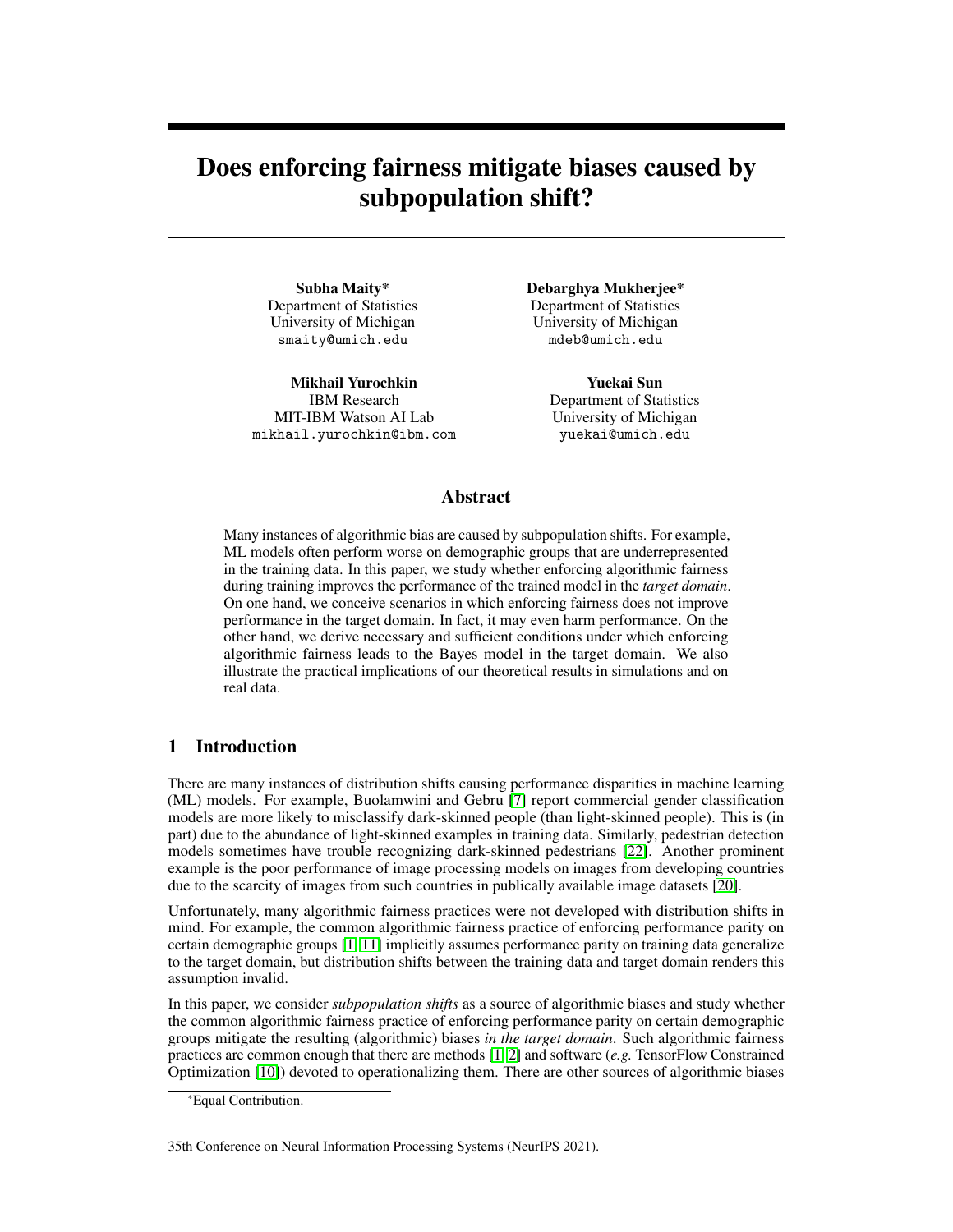be viewed as a general version of EO, where we relax the conditional independence of  $h$  to equality of conditional means. CRP is also closely related to *error rate balance* [\[9\]](#page-9-4) and *overall accuracy equality* [\[5\]](#page-9-5) in classification.

Like RP, [\(4.1\)](#page-3-2) is equivalent to linear constraints on the risk profiles of ML models. Here (with a slight abuse of notation) we define the risk profile of a classifier h under distribution  $P$  as:

<span id="page-4-1"></span><span id="page-4-0"></span>
$$
R_P(h)
$$
,  $E_P$   $(h(X)/Y) j A = a; V = v$  <sub>a2A;v2V</sub> (4.2)

Compared to [\(3.1\)](#page-1-2), [\(4.2\)](#page-4-1) offers a more detailed summary of the performance of ML models on subpopulations that not only share a common value of the sensitive attribute  $A$ , but also a common value of the discriminative attribute  $V$ . The general fairness constraint  $(4.1)$  on the training distribution P is equivalent to  $R_P(h)$  2  $F_{CRP}$ , where  $F_{CRP}$  is a linear subspace defined as:

$$
F_{\text{CRP}} \, , \, fR_{p}(h) \, 2 \, \mathbf{R}^{jA j \, jY j} \, j \, R_{p}(h) = 1 \mathbf{u}^{>} \, ; \, 1 \, 2 \, \mathbf{R}^{jA j} \, ; \mathbf{u} \, 2 \, \mathbf{R}^{jY j} \, ; \, h \, 2 \, Hg.
$$

In this section, we study a version of [\(3.2\)](#page-2-0) with this general notions of algorithmic fairness:

<span id="page-4-2"></span>
$$
\begin{array}{ccc}\n\text{min}_{h2H} & \text{E}^{\circ}(h(X);Y) & \text{min}_{R2R} & h\hat{P}_{A;V}; Ri \\
\text{subject to} & R_{P}(h) \ 2 \ F_{CRP} & \text{subject to} & R \ 2 \ F_{CRP}\n\end{array}
$$
\n(4.3)

where  $P_{A;V}$  2 [0; 1]<sup> $|AJ-VJ$ </sup> is the marginal distribution of  $(A;V)$ , i.e.  $hP_{A;V}$ ;  $R = \mathbb{E} \setminus (h(X); Y)$ .

As before we define the minimizer of [\(4.3\)](#page-4-0) as  $\hat{P}_F$  and its corresponding risk profile as  $\hat{R}_F = R_{\hat{P}}(\hat{P}_F)$ . We note that  $(4.2)$  has the same benefit as the definition in  $(3.1)$ : the fair risk minimization problem in [\(4.3\)](#page-4-0) is equivalent to a linear optimization problem in terms of the risk problems. This considerably simplifies our study of the efficacy of enforcing risk-based notions of algorithmic fairness.

#### 4.2 Subpopulation shift in the training data

Similar to equation [\(3.3\)](#page-2-2), we assume that the risk profiles with respect to P and  $\hat{P}$  are identical:

E 
$$
(h(X); Y) j A = a; V = v = \hat{E} (h(X); Y) j A = a; V = v \quad 8 a 2 A; v 2 V; h 2 H:
$$
 (4.4)

i.e.  $R_{\rho}(h) = R_{\rho}(h)$  for all  $h \, 2 \, H$ . This definition of subpopulation shift (equation (4.4)) is borrowed from the domain adaptation literature (see [\[16,](#page-10-6) [19\]](#page-10-9)). The difference in our definition is that we require equality of the expectations of the loss functions, whereas these works assume the distributions to be equal for the sub-populations. Note that under subpopulation shift  $R_p$  are  $R_{p*}$  are equal over  $H$ . In the remaining part of Section [4](#page-3-0) we shall drop the probability in subscript and denote them as  $R$ . We note the crucial role of the discriminative attributes in  $(4.4)$ : the risk profiles are only required to be identical on subpopulations that share a value of the discriminative attribute. A good choice of discriminative attributes keeps the training data informative by ensuring the risk profiles are identical on the training data and at test time. Here are two examples of good discriminative attributes.

Example 4.2 (Under-representation bias). *In binary classification, training data may suffer from under-representation bias. This kind of bias arises when positive examples from disadvantaged groups are under-represented in the training data. Here is an example of a data generating process that suffers from label bias: (i) sample training examples* (X<sup>i</sup> ; Y<sup>i</sup> ; Ai) *from* P *, (ii) discard training examples from the disadvantaged group* ( $A_i = 0$ ) with positive label ( $Y_i = 1$ ) with probability. *This leads to*

$$
P(X; Y; A) \nearrow P(X; Y; A)
$$
 (1 (1)  $1fA = 0; Y = 1g$ ):

*Because there are fewer positive examples from the disadvantaged group in the training data (compared to test data), this kind of bias causes the ML model to predict mostly negative outcomes for the disadvantaged group. In practice, this kind of bias may creep into the training data more subtly. For example, if human judgements is a crucial part of the data generating process, then implicit biases may lead to over-representation of negative examples from disadvantaged groups in the training data [\[24\]](#page-10-10).*

*For training data with underrepresentation bias, a good choice of discriminative attribute is the label. This is because the training data is a filtered version of the data at test time, and the filtering process only depends on the label (and sensitive attribute). Thus the class conditionals at test time are preserved in the training data; i.e.*  $P_{X/a:y} = P_{X/a:y}$  *for all a 2 A, y 2 Y.*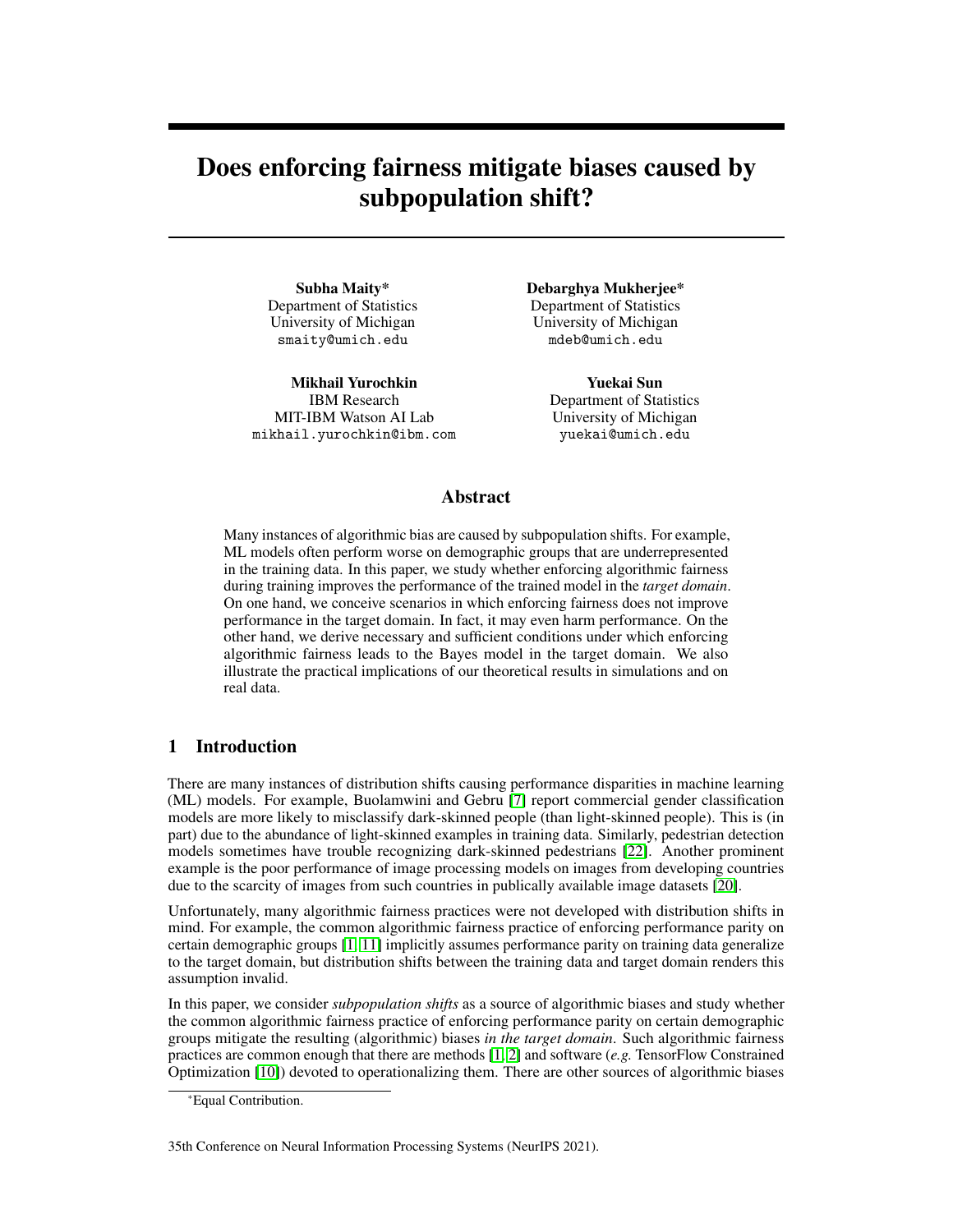

<span id="page-5-1"></span>Figure 2: Example in which enforcing algorithmic fairness harms performance in the target domain *despite the Bayes decision rule in the target domain satisfying the algorithmic fairness constraint*.

#### 4.3 Fair risk minimization may not improve overall performance

We start by showing that fair risk minimization may not improve overall performance. Without other stipulations, this is implied by a result similar to Theorem [3.2](#page-3-1) for more general risk-based notions of algorithmic fairness. Perhaps more surprising, is fair risk minimization may not improve overall performance *even if the Bayes decision rule in the target domain is algorithmically fair*:

## arg min $R_{2R}$ h $P_{A:V}$ ; Ri  $F_{CRP}$ :

Figure [2](#page-5-1) shows such a problem instance. The triangle is the set of risk profiles, and the dotted bottom of the triangle intersects the fair constraint (*i.e.* the risk profiles on the dotted line are algorithmically fair). The training objective  $\hat{P}$  is chosen so that the risk profile of (unconstrained) risk minimizer on biased training data  $\hat{\mathcal{R}}$  is the vertex on the top and the risk profile of fair risk minimizer (also on biased training data)  $R_F$  is the vertex on left. The test objective points to the right, so points close to the right of the triangle have the best overall performance in the target domain. We see that  $\mathcal R$ is closer to the right of the triangle than  $\mathcal{R}_F$ , which immediately implies  $hP$ ;  $\mathcal{R}$ i  $hP$ ;  $\mathcal{R}_F$ ; i.e. it has better performance in the target domain in comparison to  $R_f$ . This counterexample is not surprising: the assumption that R is fair is a constraint on P, R, and F; it imposes no constraints on  $\hat{P}$ . By picking  $\hat{P}$  adversarially, it is possible to have  $hP$ ;  $\hat{R}$ i  $hP$ ;  $\hat{R}$ <sub>F</sub>i.

#### <span id="page-5-0"></span>4.4 When does fair risk minimization improve overall performance

The main result in this section provides necessary and sufficient conditions for recovering the unbiased Bayes' classifier with [\(4.3\)](#page-4-0). As the unbiased Bayes' classifier is the (unconstrained) optimal classifier in the target domain, enforcing a risk-based notion of algorithmic fairness will improve overall performance in the target domain if it recovers the unbiased Bayes' classifier.

At first blush, it is tempting to think that because the unbiased Bayes classifier satisfies CRP, then enforcing this constraint always increases accuracy, this is not the case as described in the previous paragraph. Our next theorem characterizes the precise condition under which it is possible to improve accuracy on the target domain by enforcing fairness constraint:

<span id="page-5-2"></span>Theorem 4.3. *Under the assumptions*

- *1. The risk set* R *is convex.*
- *2. The risk profiles with respect to*  $\beta$  *and*  $\beta$  *are identical.*
- *3. The unconstrained risk minimizer on unbiased data is algorithmically fair; i.e.* arg min $R_{ZR}$ hP ; Ri  $F_{CRP}$ .

*the fair risk minimization* [\(4.3\)](#page-4-0) *obtains* h 2 H *such that*  $R(h) = R$  *if and only if* 



Figure 3: Total recovery from training bias by enforcing risk parity. In this example, the training bias  $\beta$   $\beta$  is always orthogonal to the risk parity constraint (blue line) because  $\hat{P}$  and P are probability distributions. When the training bias does not affect the risk profiles, enforcing risk parity allows us to totally overcome the training bias. Unfortunately, to show an example in which the risk decomposes into recoverable and non-recoverable parts, we need (at least) two more dimensions.

<span id="page-5-3"></span>
$$
F(P_{A,V} - P_{A,V}) - P_{A,V} \ge N_R(R) + F_{CRP}^2
$$
\n(4.5)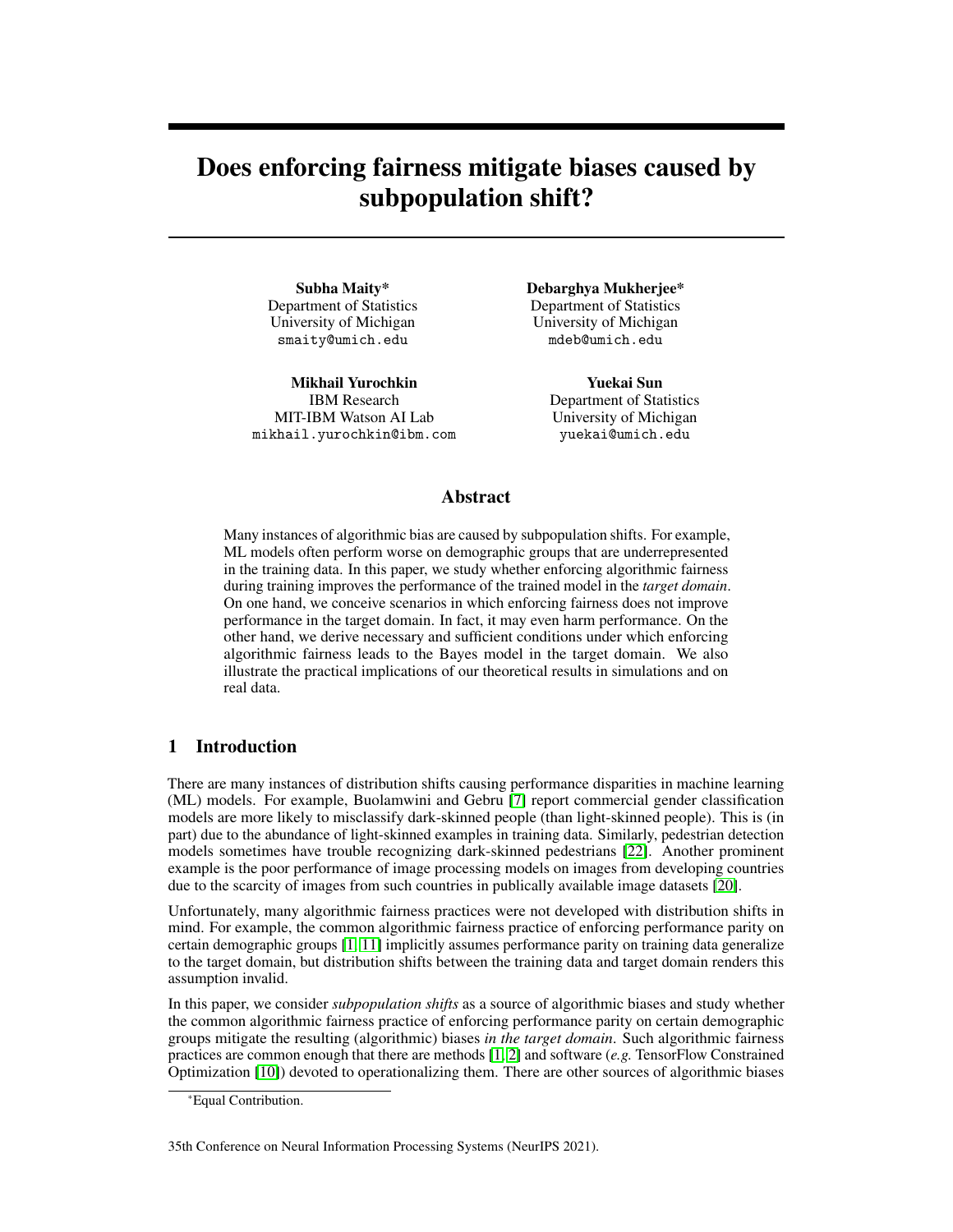*where*  $P_{A;V}$  *(resp.*  $\hat{P}_{A;V}$ *) is the marginal of* P *(resp.*  $\hat{P}$ *) with respect to (A; V), R is the optimal risk profile with respect to* P,  $N_R(R)$  *is the normal cone of* R *at* R and  $\epsilon$  *is the projection on the fair hyperplane.*

This assumption that  $R$  is convex is innocuous because it is possible to convexify the risk set by considering *randomized* decision rules. To evaluate a randomized decision rule H, we sample a decision rule h from  $H$  and evaluate h. It is not hard to see that the risk profiles of randomized decision rules are convex combinations of the risk profiles of (non-randomized) decision rules, so including randomized decision rules convexifies the risk set. The third assumption is necessary for recovery of the unbiased Bayes classifier. If the unbiased Bayes classifier is not algorithmically fair, then there is no hope for [\(4.3\)](#page-4-0) to recover it as there will always be a non-negligible bias term. This assumption is also implicit in large swaths of the algorithmic fairness literature. For example, Buolamwini and Gebru [\[7\]](#page-9-0) and Yang et al. [\[23\]](#page-10-11) suggest collecting representative training data to improve the accuracy of computer vision systems on individuals from underrepresented demographic groups. This suggestion implicitly assumes the Bayes classifier on representative training data is algorithmically fair.

Theorem [4.3](#page-5-2) characterizes the biases in the training data from which can be completely removed by enforcing appropriate algorithmic fairness constraints. The key insight from this theorem is a decomposition of the training bias into two parts: a part orthogonal to the fair constraint and the remaining part in  $N_R(R)$ . Enforcing an appropriate risk-based notion of algorithmic fairness overcomes the first part of the bias. This occurs regardless of the magnitude of this part of the bias (see Corollary [4.4\)](#page-6-0), which is also evident from our computational results. The second part of the bias (the part in  $N_R(R)$ ) represents the "natural" robustness of R to changes in P : if P is in  $N_R(R)$ , then the unconstrained risk minimizer on training data remains  $R$ . The magnitude of the bias in this set cannot be too large, and enforcing algorithmic fairness constraints does not help overcome this part of the bias. Although we stated our main result only for finite-valued discriminative attributes for simplicity of exposition, please see Appendix [2](#page-1-1) for a more general version of Theorem [4.3](#page-5-2) that applies to more general (including continuous-valued) discriminative attributes.

<span id="page-6-0"></span>**Corollary 4.4.** A sufficient condition for [\(4.5\)](#page-5-3) is  $\mathcal{P}_{A:V}$   $\mathcal{P}_{A:V}$  2  $\mathcal{F}_{CRP}^2$ .

Corollary [4.4](#page-6-0) allows large differences between  $\hat{P}_{A;V}$  and its unbiased counterpart  $P_{A;V}$ , as long as the differences are confined to  $F^7$ . Intuitively, [\(4.3\)](#page-4-0) enables practitioners to recover from large biases in  $F^2$  because the algorithmic fairness constraint "soaks up" any component of  $P_{A;V}$  in  $F^2$ . We explore the implications of Corollary [4.4](#page-6-0) for risk parity and CRP.

**Risk Parity:** For RP, V is trivial random variable, hence  $P_A$   $P_A$   $2F_{RP}^2$  means that it has mean 0. This is true for any  $P_A$  as  $hP_A$ ;  $1i = hP_A$ ;  $1i = 1$ . Hence, the Bayes' classifier can be recovered under any perturbation. More specifically, recall the example of women historically underrepresented in STEM fields mentioned in the Introduction. Such training data is biased in its gender representation which differs at test time where women are better represented. Classifiers trained on biased data with the risk Parity fairness constraint will generalize better at test time.

**Conditional risk parity:** In this case  $V = Y$  and the condition  $P_{A;Y}$   $P_{A;Y}$   $2 F_{CRP}^2$  implies that the sum of each column of  $\hat{P}_{A;Y}$   $P_{A;Y}$  must be 0. Hence, to recover the Bayes classifier under equalized odds fairness constraints, we are allowed to perturb  $P_{A;Y}$  in such a way, that they have the same column sums: i.e. for any label, we are allowed to perturb the distribution of protected attributes for that label, but we have to keep the marginal distribution of the label to be same for both  $P_{A;Y}$  and  $P_{A;Y}$ .

In practice, it is unlikely that the training bias is exactly orthogonal to the fair constraint, which happens only if the second part of the bias (i.e. the part in the normal cone at  $R$ ) is small enough. Theorem [4.3](#page-5-2) provides a general characterization along with a precise notion of this "small enough" condition.

Remark 4.5. *Theorem 4.3 can further be generalized for any discrete/continuous* A *and* V *(as defined in (4.1), the proof for the continuous case can be found in the supplementary document). Thus, our theory applies to many fairness constraints which fall under the setup in Equation (4.1), where* V *can be any discriminative attribute. However, our conditions do not cover calibration where one conditions on the model outcome*  $\hat{Y}$ *.*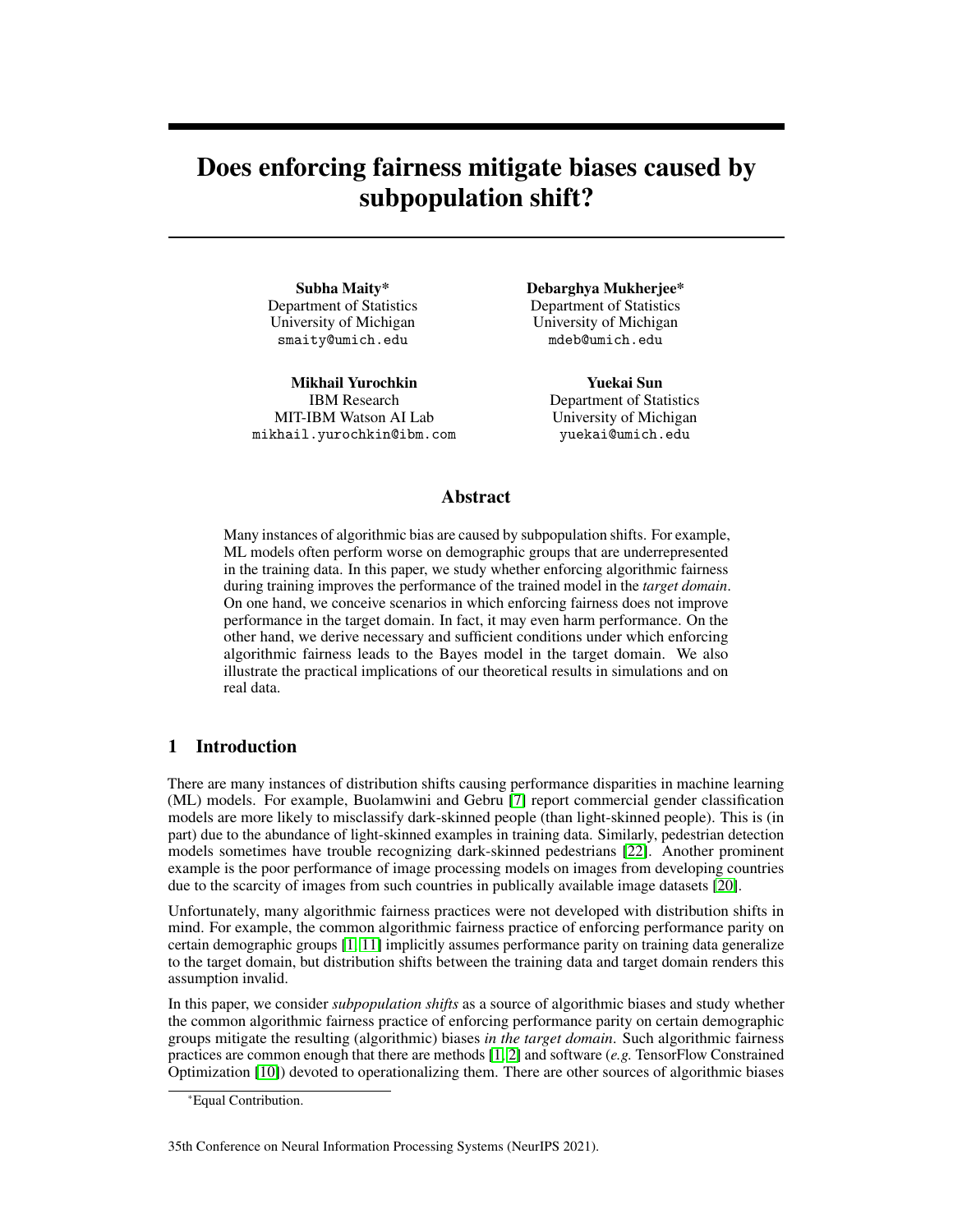#### 4.5 Related work

Most of the prior works on algorithmic fairness assume fairness is an intrinsically desirable property of an ML model, but this assumption is unrealistic in practice [\[1,](#page-9-1) [11,](#page-10-2) [25\]](#page-10-12). There is a small but growing line of work on how enforcing fairness helps ML models recover from bias in the training data. Kleinberg and Raghavan [\[15\]](#page-10-13), Celis et al. [\[8\]](#page-9-6) consider strategies for correcting biases in hiring processes. They show that correcting the biases not only increases the fraction of successful applicants from the minority group but also boosts the quality of successful applicants. Dutta et al. [\[13\]](#page-10-14) study the accuracy-fairness trade-off in binary classification in terms of the separation of the classes within the protected groups. They explain the accuracy-fairness trade-off in terms of this separation and propose a way of achieving fairness without compromising separation by collecting more features.

Blum and Stangl [\[6\]](#page-9-7) study how common group fairness criteria help binary classification models recover from bias in the training data. In particular, they show that the equal opportunity criteria [\[14\]](#page-10-8) recovers the Bayes classifier despite under-representation and labeling biases in the training data. Our results complement theirs. Instead of comparing the effects of enforcing various fairness criteria on training data with two types of biases, we characterize the types of biases that the fairness criteria help overcome. Our results also reveal the geometric underpinnings of the constants that arise in [Blum and Stangl'](#page-9-7)s results. Three other differences between our results and theirs are: (i) they only consider binary classification, while we consider all ML tasks that boil down to risk minimization, (ii) they allow some form of posterior drift (so the risk profiles of the models in  $H$  with respect to  $P$  and  $P$  may differ in some ways), but only permit marginal drift in the label ( $V = Y$ ), (iii) their conditions are sufficient for recovery of the fair Bayes decision rule (in their setting), while our conditions are also necessary (in our setting).

## 5 Computational results

We verify the theoretical findings of the paper empirically. Our goal is to show that an algorithm trained with fairness constraints on the biased train data  $\hat{P}$  achieves superior performance on the true data generating  $P$  at test time in comparison to an algorithm trained without fairness considerations.

There are several algorithms in the literature that offer the functionality of empirical risk minimization subject to various fairness constraints, e.g. Cotter et al. [\[11\]](#page-10-2) and Agarwal et al. [\[1\]](#page-9-1). Any such algorithm will suffice to verify our theory. In our experiments we use Reductions fair classification algorithm [\[1\]](#page-9-1) with logistic regression as the base classifier. For the fairness constraint we consider Equalized Odds [\[14\]](#page-10-8) (EO) — one of the major and more nuanced fairness definitions. We refer to Reductions algorithm trained with loose EO violation constraint as baseline and Reductions trained with tight EO violation constraint as fair classifier (please see Appendix [3](#page-1-0) for additional details and supplementary material for the code).

## Simulations.

We first verify the implications of Corollary [4.4](#page-6-0) using simulation studies. We follow the Conditional risk parity scenario from Section [4.](#page-3-0) Specifically, consider a binary classification problem with two protected groups, i.e.  $Y \nightharpoonup 2$  f0; 1g and  $A \nightharpoonup 2$  f0; 1g. We set  $\overline{P}$  to have equal representation of protected groups conditioned on the label and biased data  $\hat{P}$  to have one of the protected groups underrepresented. Specifically, let  $p_{ay} = P_{A=a;Y=y}$ , i.e. the a; y indexed element of  $P_{A/Y}$ ;  $p_{ay} = 0.25$  8a; y for P and  $p_{1y} = p_{minor}$ ,  $p_{0y} = p_{major} = 0.5$  p<sub>minor</sub> for  $\hat{P}$ . For both P and  $\hat{P}$  we fix class marginals  $p_0 = p_1 = 0.5$ and generate Gaussian features  $X/A = a/Y = y$ 



 $N(\alpha_{\alpha y}, \alpha_{\alpha y})$  in 2-dimensions (see additional data generating details in Appendix C). In Figure [5](#page-8-0) we show a

<span id="page-7-0"></span>Figure 4: Test acc. on  $P$  and  $\hat{P}$  when trained on the (biased) data from  $\hat{P}$ .

qualitative example of simulated train data from  $\hat{P}$  with  $p_{minor} = 0.1$  and test data from P, and the corresponding decision boundaries of a baseline classifier and a classifier trained with the Equalized Odds fairness constraint (irregularities in the decision heatmaps are due to stochasticity in the Reduc-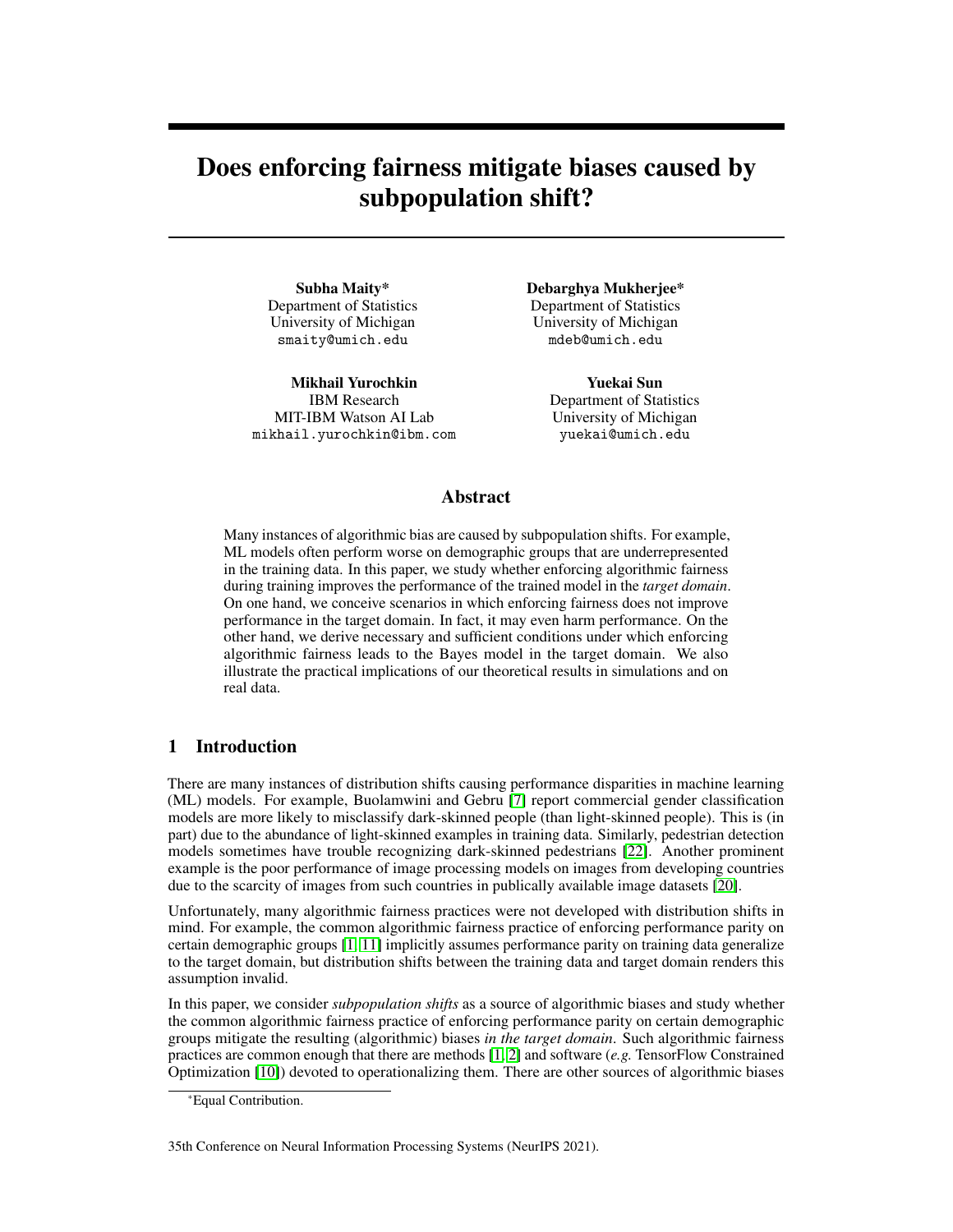

<span id="page-8-0"></span>Figure 5: Decision heatmaps for (left) baseline on train data from  $\mathcal{P}$ ; (center left) fair classifier on train data from  $\hat{P}$ ; (center right) baseline on test data from P ; (right) fair classifier on test data from P . Decision boundary of the fair classifier has larger slope better accounting for the group  $a = 1$ underrepresented in the train data. Consequently its performance is better on the unbiased test data.

tions prediction rule). In this example fair classifier is *3% more accurate* on the test data and 1% less accurate on a biased test data sampled from  $\beta$  (latter not shown in the figure)

We proceed with a quantitative study by varying degree of bias in  $\mathcal P$  via changing  $p_{minor}$  in  $[0.01/0.25]$  and comparing performance of the baseline and fair classifier on test data from P and  $\hat{P}$ . We present results over 100 runs of the experiment in Figure [4.](#page-7-0) Notice that the sum of each column of  $\hat{P}_{A;Y}$   $P_{A;Y}$  is 0 for any value of  $p_{minor}$  and we observe that the fair classifier has almost constant accuracy on  $\overline{P}$  (consistently outperforming the baseline), as predicted by Corollary [4.4.](#page-6-0) The largest bias in the training data corresponds to  $p_{minor} = 0.01$ , where baseline is erroneous on the whole  $a = 1$ ;  $y = 0$  subgroup (cf. Figure [5\)](#page-8-0) resulting in close to 75% accuracy corresponding to the remaining 3 (out of 4) subgroups. For  $p_{minor} = 0.05$  minority group acts as outliers causing additional errors at test time resulting in the worst performance overall. When  $p_{minor} = 0.25$ ,  $\hat{P} = P$  and all methods perform the same as expected. Results on  $\hat{P}$  correspond to the case where test data follows same distribution as train data, often assumed in the literature: here baseline can outperform fair classifier under the more extreme sampling bias conditions, i.e.  $p_{minor}$  0.1. We outperform fair classifier under the more extreme sampling bias conditions, i.e.  $p_{minor}$ note that as the society moves towards eliminating injustice, we expect test data in practice to be closer to P rather then replicating biases of the historical train data  $\hat{P}$ .

Recidivism prediction on COMPAS data. We verify that our theoretical findings continue to apply on real data. We train baseline and fair classifier on COMPAS dataset [\[3\]](#page-9-8). There are two binary protected attributes, Gender (male and female) and Race (white and non-white), resulting in 4 protected groups  $A \, 2 \, \textit{f}0$ ; 1; 2; 3g. The task is to predict if a defendant will re-

<span id="page-8-1"></span>Table 1: Accuracy on COMPAS data

|                 | TEST ON $P^*$   | TEST ON $P$     |
|-----------------|-----------------|-----------------|
| FAIR            | $0.652 + 0.013$ | $0.660 + 0.009$ |
| <b>BASELINE</b> | $0.634 + 0.011$ | $0.668 + 0.010$ |

offend, i.e.  $Y \nightharpoonup Z \nightharpoondown Z \nightharpoondown Z$ . We repeat the experiment 100 times, each time splitting the data into identically distributed 70-30 train-test split, i.e.  $\hat{P}$  for train and test, and obtaining test set from  $P$ by subsampling test data to preserve  $Y$  marginals and enforcing equal representation at each of the 4 levels of the protected attribute A. Equal representation of the protected groups in  $P$  is sufficient for satisfying the assumption 3 of Theorem [4.3](#page-5-2) under an additional condition that noise levels are similar across protected groups. For Conditional Risk Parity, condition in eq. [\(4.5\)](#page-5-3) of Theorem [4.3](#page-5-2) is satisfied as long as  $\beta$  and  $\beta$  have the same Y marginals. Thus, we expect that enforcing EO will improve test accuracy on  $P$  in this experiment.

We present results in Table [1.](#page-8-1) We see that our theory holds in practice: *accuracy of the fair classifier is 1.8% higher* on  $P$ . Baseline is expectedly more accurate on the biased test data from  $\hat{P}$ , but only by 0.8%. We present results for the same experimental setup on the Adult dataset [\[4\]](#page-9-9) in Table 2 in Appendix C. We observe same pattern: in comparison to the baseline, fair classifier increases accuracy on  $P$ , but is worse on the biased test data from  $\hat{P}$ .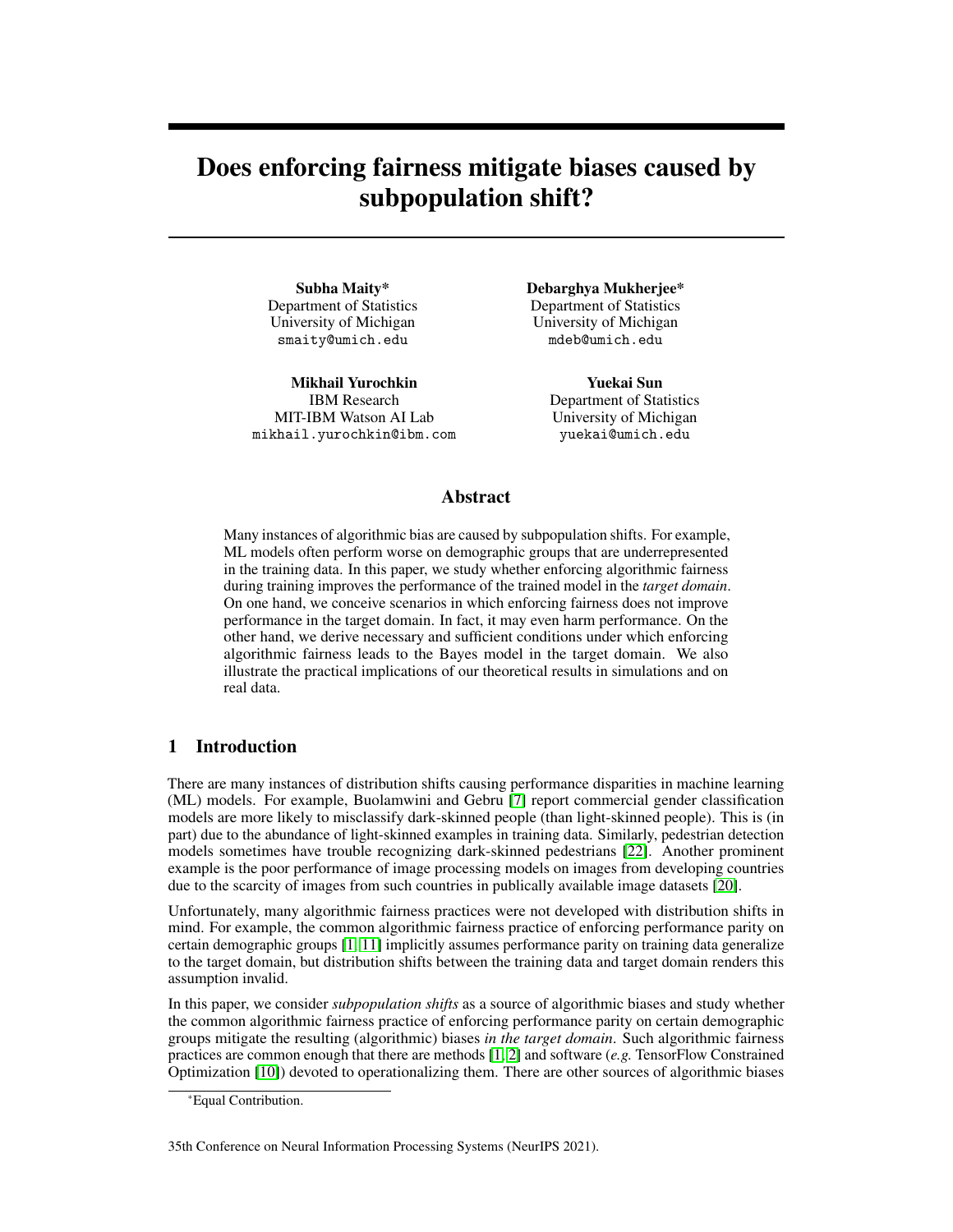## 6 Summary and discussion

In this paper, we studied the efficacy of enforcing common risk-based notions of algorithmic fairness in a subpopulation shift setting. This study is motivated by a myriad of examples in which algorithmic biases are traced back to subpopulations shifts in the training data (see [\[7,](#page-9-0) [22\]](#page-10-0)). We show that enforcing risk-based notions of algorithmic fairness may harm or improve the performance of the trained model in the target domain. Our theoretical results precisely characterize when fair risk minimization harms and improves model performance. Practitioners should be careful and actually check that enforcing fairness is improving model performance in the target domain. For example, consider the Gender Shades [\[7\]](#page-9-0) study which shows that the commercial gender classification algorithms are less accurate on dark-skinned individuals. A practitioner may attempt to mitigate this algorithmic bias by enforcing a RP, which leads to a fair model that sacrifices some performance on lighter-skinned individuals in exchange for improved accuracy on darker skinned individuals. Taking a step back, one of the main takeaways of our study is by considering whether enforcing a particular notion of algorithmic fairness improves model performance in the target domain, it is possible to compare algorithmic fairness practices in a purely statistical way. We hope this alleviates one of the barriers to broader adoption of algorithmic fairness practices: it is often unclear which fairness definition to enforce.

# Acknowledgments and Disclosure of Funding

This note is based upon work supported by the National Science Foundation (NSF) under grants no. 1916271, 2027737, and 2113373. Any opinions, findings, and conclusions or recommendations expressed in this note are those of the authors and do not necessarily reflect the views of the NSF.

## **References**

- <span id="page-9-1"></span>[1] Alekh Agarwal, Alina Beygelzimer, Miroslav Dudík, John Langford, and Hanna Wallach. A Reductions Approach to Fair Classification. *arXiv:1803.02453 [cs]*, July 2018.
- <span id="page-9-2"></span>[2] Alekh Agarwal, Miroslav Dudík, and Zhiwei Steven Wu. Fair Regression: Quantitative Definitions and Reduction-based Algorithms. *arXiv:1905.12843 [cs, stat]*, May 2019.
- <span id="page-9-8"></span>[3] Julia Angwin, Jeff Larson, Surya Mattu, and Lauren Kirchner. Machine Bias. www.propublica.org/article/machine-bias-risk-assessments-in-criminal-sentencing, May 2016.
- <span id="page-9-9"></span>[4] K. Bache and M. Lichman. UCI machine learning repository. 2013.
- <span id="page-9-5"></span>[5] Richard Berk, Hoda Heidari, Shahin Jabbari, Michael Kearns, and Aaron Roth. Fairness in Criminal Justice Risk Assessments: The State of the Art. *arXiv:1703.09207 [stat]*, March 2017.
- <span id="page-9-7"></span>[6] Avrim Blum and Kevin Stangl. Recovering from Biased Data: Can Fairness Constraints Improve Accuracy? *arXiv:1912.01094 [cs, stat]*, December 2019.
- <span id="page-9-0"></span>[7] Joy Buolamwini and Timnit Gebru. Gender Shades: Intersectional Accuracy Disparities in Commercial Gender Classification. In *Proceedings of Machine Learning Research*, volume 87, pages 77–91, 2018.
- <span id="page-9-6"></span>[8] L. Elisa Celis, Anay Mehrotra, and Nisheeth K. Vishnoi. Interventions for ranking in the presence of implicit bias. In *Proceedings of the 2020 Conference on Fairness, Accountability, and Transparency*, FAT\* '20, pages 369–380, New York, NY, USA, January 2020. Association for Computing Machinery. ISBN 978-1-4503-6936-7. doi: 10.1145/3351095.3372858.
- <span id="page-9-4"></span>[9] Alexandra Chouldechova. Fair prediction with disparate impact: A study of bias in recidivism prediction instruments. *arXiv:1703.00056 [cs, stat]*, February 2017.
- <span id="page-9-3"></span>[10] Andrew Cotter, Maya Gupta, Heinrich Jiang, Nathan Srebro, Karthik Sridharan, Serena Wang, Blake Woodworth, and Seungil You. Training Well-Generalizing Classifiers for Fairness Metrics and Other Data-Dependent Constraints. *arXiv:1807.00028 [cs, stat]*, September 2018.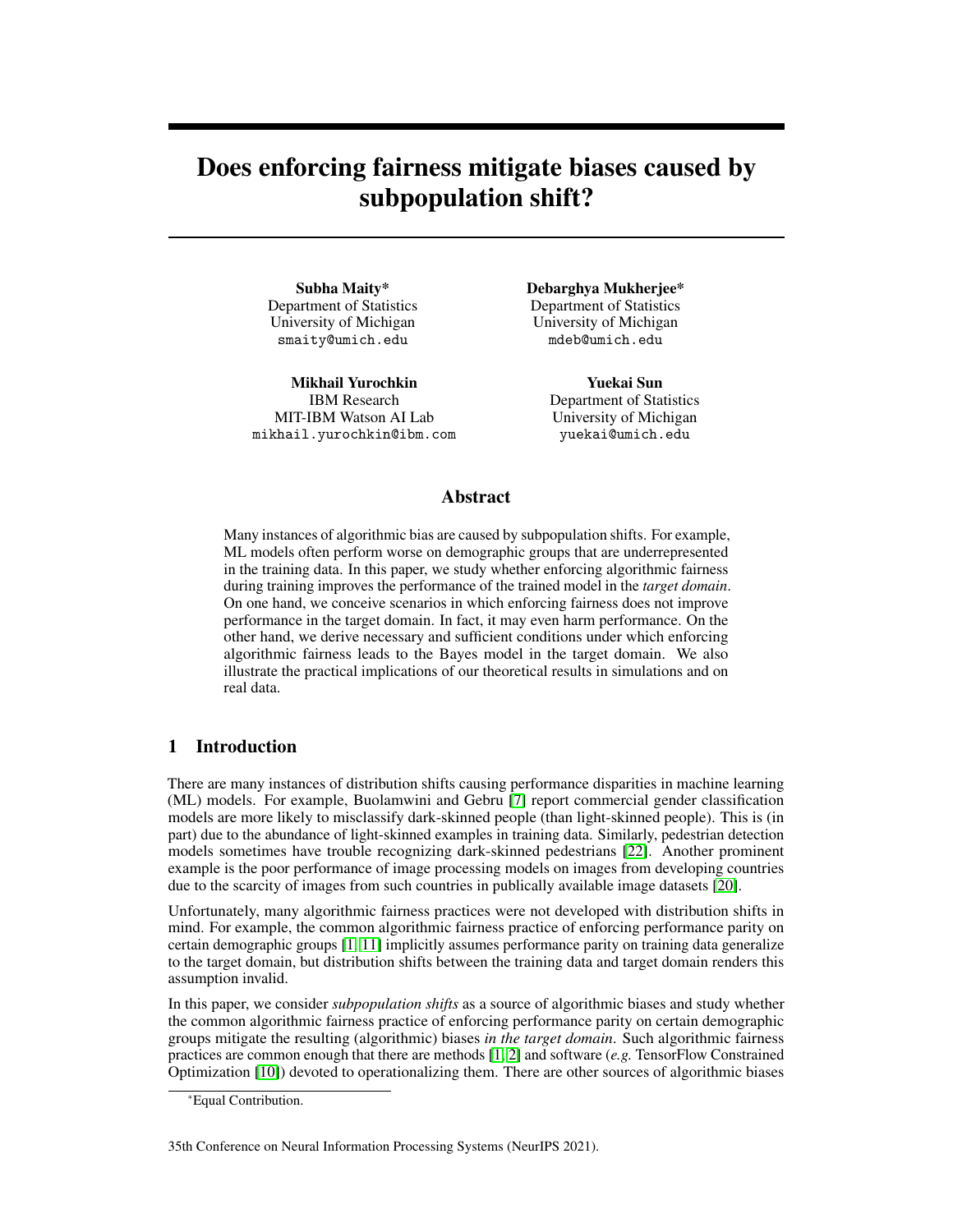- <span id="page-10-2"></span>[11] Andrew Cotter, Heinrich Jiang, Maya Gupta, Serena Wang, Taman Narayan, Seungil You, and Karthik Sridharan. Optimization with Non-Differentiable Constraints with Applications to Fairness, Recall, Churn, and Other Goals. *Journal of Machine Learning Research*, 20(172): 1–59, 2019. ISSN 1533-7928.
- <span id="page-10-5"></span>[12] Michele Donini, Luca Oneto, Shai Ben-David, John S. Shawe-Taylor, and Massimiliano Pontil. Empirical Risk Minimization Under Fairness Constraints. *Advances in Neural Information Processing Systems*, 31:2791–2801, 2018.
- <span id="page-10-14"></span>[13] Sanghamitra Dutta, Dennis Wei, Hazar Yueksel, Pin-Yu Chen, Sijia Liu, and Kush R. Varshney. An Information-Theoretic Perspective on the Relationship Between Fairness and Accuracy. *arXiv:1910.07870 [cs, math, stat]*, October 2019.
- <span id="page-10-8"></span>[14] Moritz Hardt, Eric Price, and Nathan Srebro. Equality of Opportunity in Supervised Learning. *arXiv:1610.02413 [cs]*, October 2016.
- <span id="page-10-13"></span>[15] Jon Kleinberg and Manish Raghavan. Selection Problems in the Presence of Implicit Bias. January 2018.
- <span id="page-10-6"></span>[16] Pang Wei Koh, Shiori Sagawa, Henrik Marklund, Sang Michael Xie, Marvin Zhang, Akshay Balsubramani, Weihua Hu, Michihiro Yasunaga, Richard Lanas Phillips, Sara Beery, Jure Leskovec, Anshul Kundaje, Emma Pierson, Sergey Levine, Chelsea Finn, and Percy Liang. WILDS: A Benchmark of in-the-Wild Distribution Shifts. *arXiv:2012.07421 [cs]*, December 2020.
- <span id="page-10-3"></span>[17] Ziad Obermeyer, Brian Powers, Christine Vogeli, and Sendhil Mullainathan. Dissecting racial bias in an algorithm used to manage the health of populations. *Science*, 366(6464):447–453, October 2019. ISSN 0036-8075, 1095-9203. doi: 10.1126/science.aax2342.
- <span id="page-10-7"></span>[18] Ya'acov Ritov, Yuekai Sun, and Ruofei Zhao. On conditional parity as a notion of nondiscrimination in machine learning. *arXiv:1706.08519 [cs, stat]*, June 2017.
- <span id="page-10-9"></span>[19] Shibani Santurkar, Dimitris Tsipras, and Aleksander Madry. {BREEDS}: Benchmarks for subpopulation shift. In *International Conference on Learning Representations*, 2021. URL <https://openreview.net/forum?id=mQPBmvyAuk>.
- <span id="page-10-1"></span>[20] Shreya Shankar, Yoni Halpern, Eric Breck, James Atwood, Jimbo Wilson, and D. Sculley. No Classification without Representation: Assessing Geodiversity Issues in Open Data Sets for the Developing World. *arXiv:1711.08536 [stat]*, November 2017.
- <span id="page-10-4"></span>[21] Tom Simonite. The Best Algorithms Still Struggle to Recognize Black Faces. *Wired*, July 2019. ISSN 1059-1028.
- <span id="page-10-0"></span>[22] Benjamin Wilson, Judy Hoffman, and Jamie Morgenstern. Predictive Inequity in Object Detection. *arXiv:1902.11097 [cs, stat]*, February 2019.
- <span id="page-10-11"></span>[23] Kaiyu Yang, Klint Qinami, Li Fei-Fei, Jia Deng, and Olga Russakovsky. Towards fairer datasets: Filtering and balancing the distribution of the people subtree in the imagenet hierarchy. In *Proceedings of the 2020 Conference on Fairness, Accountability, and Transparency*, pages 547–558, 2020.
- <span id="page-10-10"></span>[24] Samuel Yeom and Michael Carl Tschantz. Discriminative but Not Discriminatory: A Comparison of Fairness Definitions under Different Worldviews. *arXiv:1808.08619 [cs, stat]*, September 2019.
- <span id="page-10-12"></span>[25] Mikhail Yurochkin, Amanda Bower, and Yuekai Sun. Training individually fair ML models with sensitive subspace robustness. In *International Conference on Learning Representations*, Addis Ababa, Ethiopia, 2020.